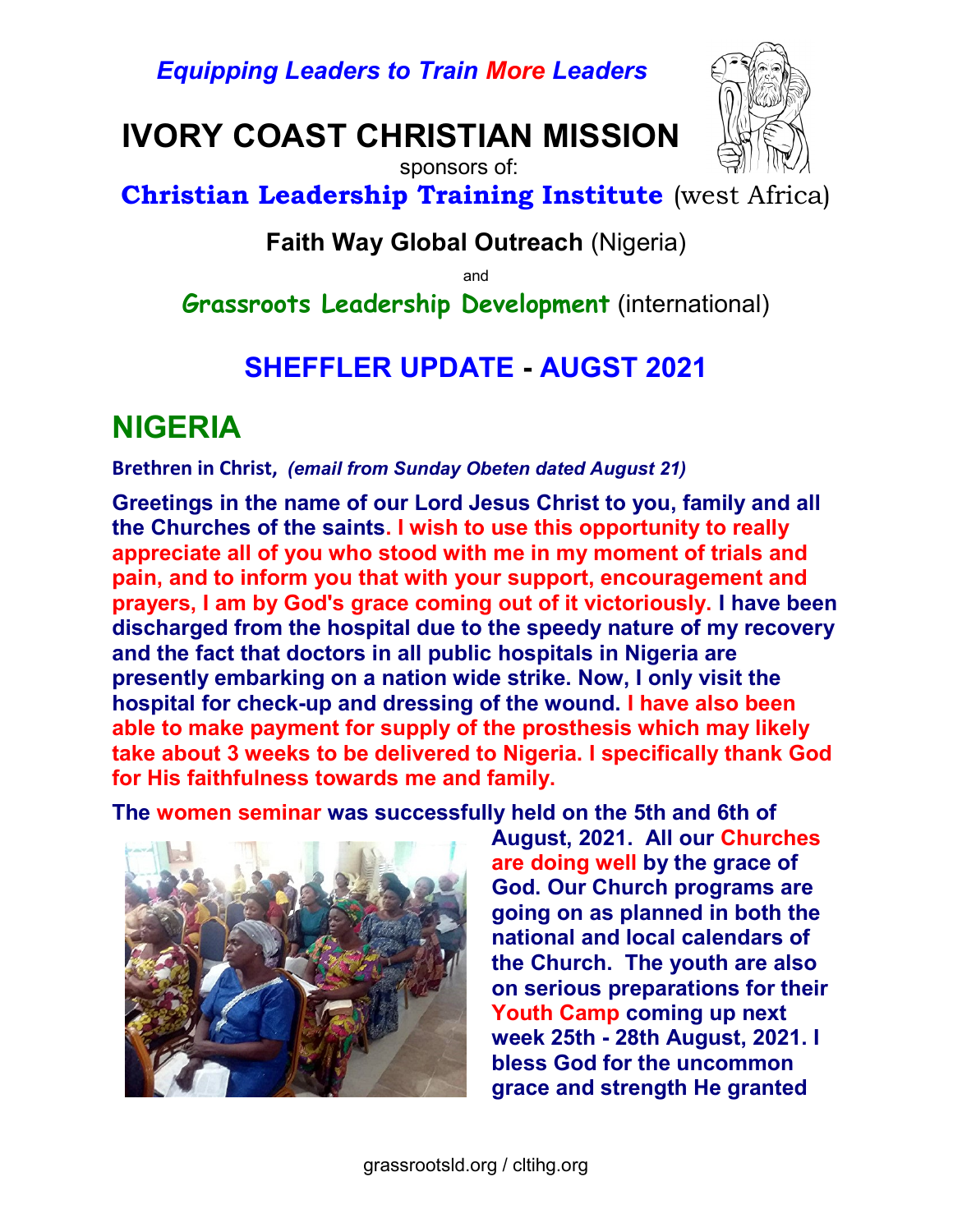me to be able to write the lessons for the Women Seminar and Youth Camp while I was on hospital admission. I am presently working on the November Annual Conference lessons.

T. E. E. extension program is going on effectively at the various Churches. The Faith-Way Global Schools is still on holidays, but admissions into the various classes are going on.

Thank you once again for your earnest support, prayers and encouragement.

Obeten Sunday

## **GHANA**

A two-day seminar for extension class students was held in four locations that reached about 80% of the students. There are a total of 26 active classes in Ghana. Ninety students were able to attend. The object was to guide the students to approach their studies for the purpose of serving God. The topics covered were Application of A Biblical Vision, Development of Church Planting, Soul Winning and Servant Leadership.

One workshop dealt with how to develop a godly vision and set goals. After writing their visions and goals the students came to the following conclusions: (1) Your vision is a road map which will keep you on track for the future. (2) Your vision and you goals enable you to clearly see what God wants to do through you and enables you to achieve His purpose of saving souls and developing disciples using the Word of God. (Note: the extension classes are focused on enabling students to understand and then apply the Word of God to their culture, their life and their service to God.)

One discussion dealt with the difference between passion and compassion. We must have a passion to serve God and compassion on those we serve. Servant leadership enables someone to become a disciple of Christ and a church planter.



Please continue to pray for the construction project in Tamale. The cost of construction has increased. However, recent estimates of costs tell us that the first floor can be completed and ready to move in for about \$55,000. We are currently building a wall around the property to protect it from